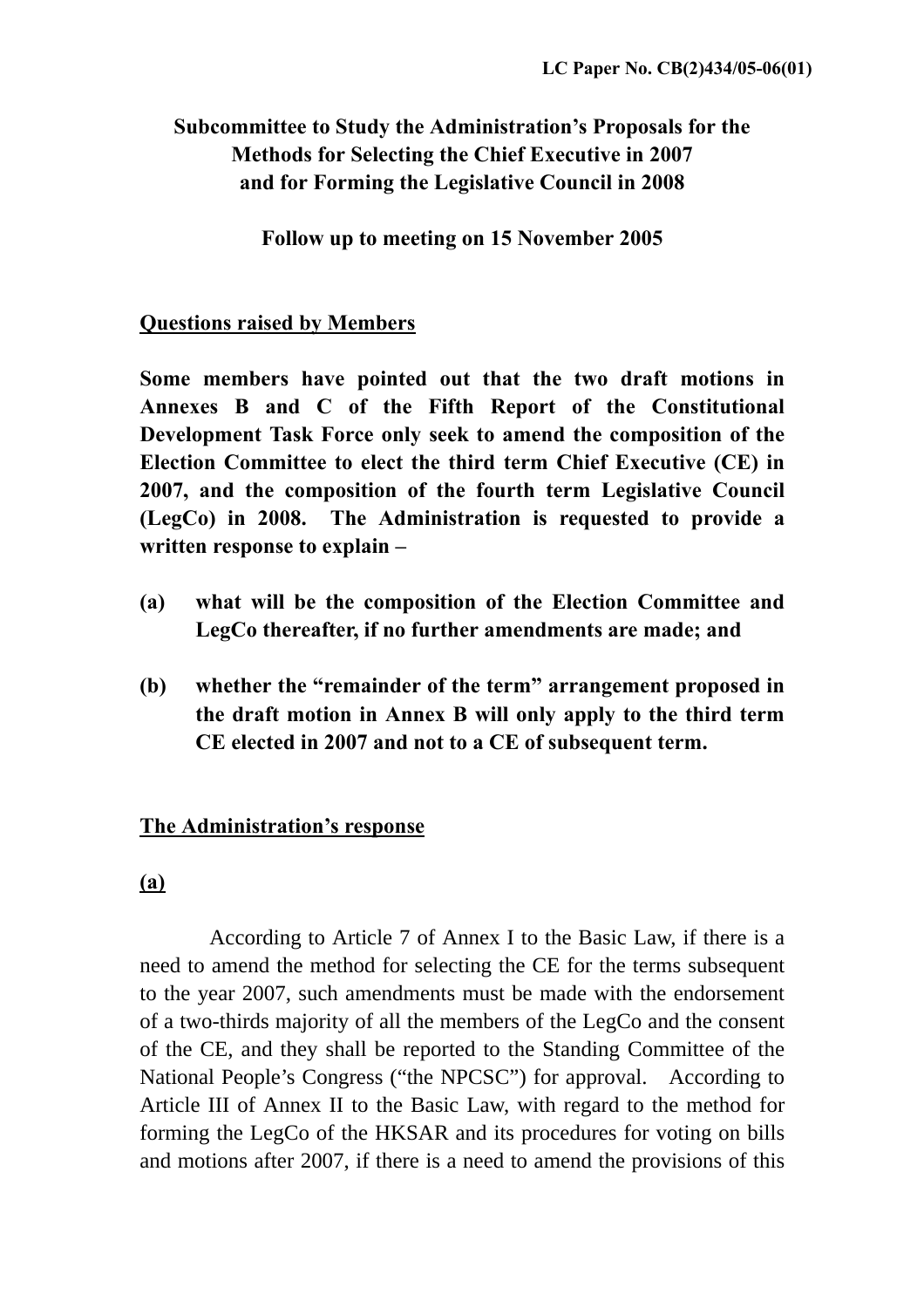Annex, such amendments must be made with the endorsement of a two-thirds majority of all the members of the LegCo and the consent of the CE, and they shall be reported to the NPCSC for the record.

2. According to "The Interpretation by the Standing Committee of the National People's Congress of Article 7 of Annex I and Article III of Annex II to the Basic Law of the Hong Kong Special Administrative Region of the People's Republic of China" ("the Interpretation") adopted by the NPCSC on 6 April 2004, the CE shall make a report to the NPCSC as regards whether there is a need to make an amendment to the methods for selecting the CE and for forming the LegCo after 2007; and the NPCSC shall, in accordance with the provisions of Articles 45 and 68 of the Basic Law, make a determination in the light of the actual situation in the HKSAR and in accordance with the principle of gradual and orderly progress.

3. In accordance with the provisions of the above Interpretation, the CE submitted a report to the NPCSC on 15 April 2004 and proposed that the methods for selecting the CE in 2007 and for forming the LegCo in 2008 should be amended, so as to enable Hong Kong's constitutional development to move forward. The NPCSC adopted the "Decision of the Standing Committee of the National People's Congress on Issues Relating to the Methods for Selecting the Chief Executive of the Hong Kong Special Administrative Region in the Year 2007 and for Forming the Legislative Council of the Hong Kong Special Administrative Region in the Year 2008" ("the Decision") on 26 April 2004. According to the Decision, subject to Article 1 of the Decision not being contravened $N<sub>ote</sub>$ , appropriate amendments that conform to the principle of gradual and orderly progress may be made to the specific method for selecting the third CE of the HKSAR in the year 2007 and the specific method for

 $\overline{a}$ 

<span id="page-1-0"></span>Note Article 1 of the Decision provides that the election of the third Chief Executive of the Hong Kong Special Administrative Region to be held in the year 2007 shall not be by means of universal suffrage. The election of the Legislative Council of the Hong Kong Special Administrative Region in the fourth term in the year 2008 shall not be by means of an election of all the members by universal suffrage. The ratio between members returned by functional constituencies and members returned by geographical constituencies through direct elections, who shall respectively occupy half of the seats, is to remain unchanged. The procedures for voting on bills and motions in the Legislative Council are to remain unchanged.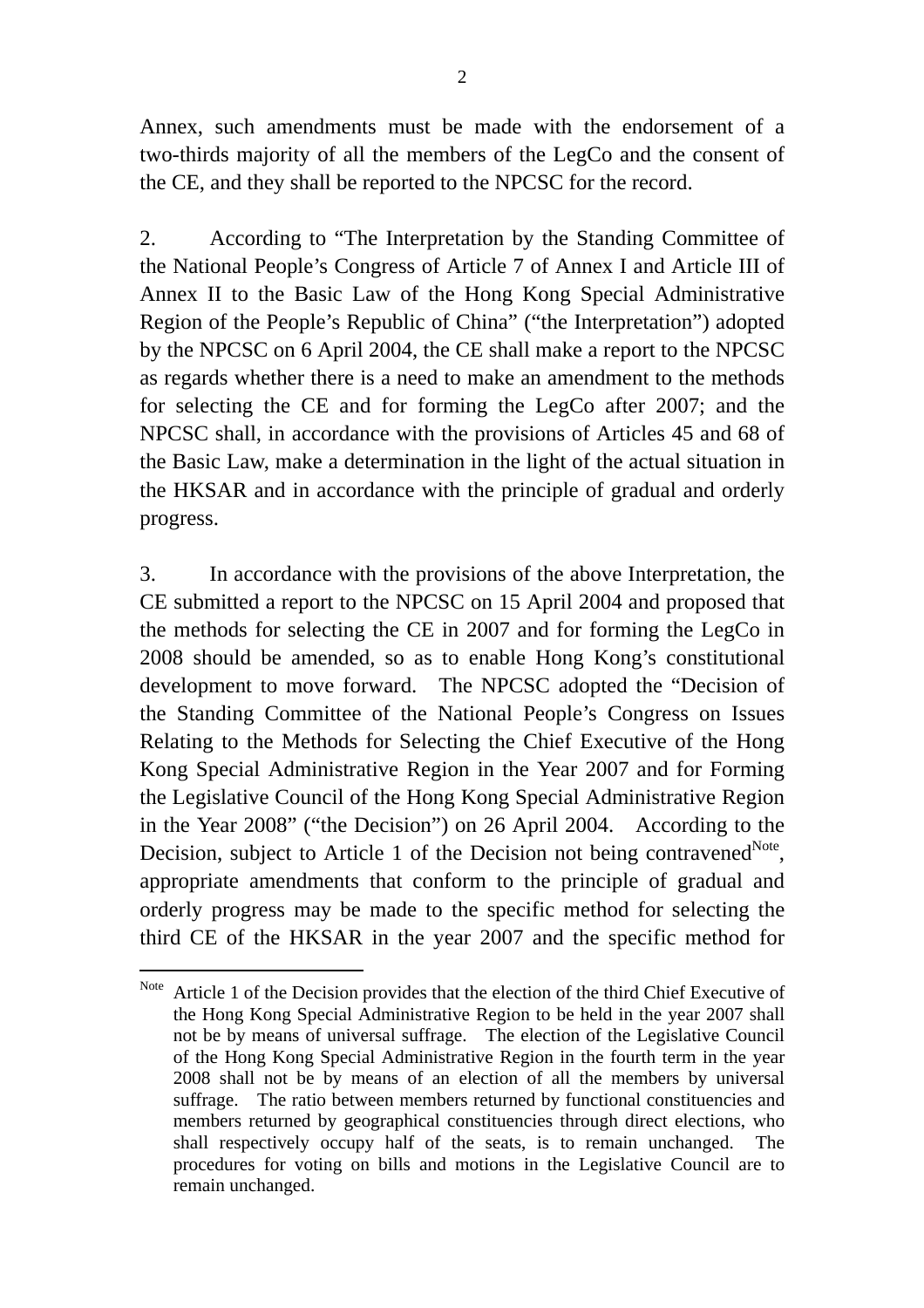forming the fourth term of the LegCo of the HKSAR in the year 2008 according to the provisions of Articles 45 and 68 of the Basic Law and the provisions of Article 7 of Annex I and Article III of Annex II to the Basic Law. Pursuant to the Decision, the Constitutional Development Task Force put forth in the Fifth Report a package of proposals on amending the methods for selecting the CE in 2007 and for forming the LegCo in 2008.

4. As to whether there is a need to make amendment and, if so, how the amendment should be made, in respect of the methods for selecting the CE for forming the LegCo for the terms subsequent to 2012, these shall continue to be determined in accordance with the provisions of Articles 45 and 68 of the Basic Law, the provisions of Article 7 of Annex I and Article III of Annex II to the Basic Law, and the relevant provisions in the Interpretation adopted by the NPCSC on 6 April 2004.

5. In accordance with the principle of gradual and orderly progress, even if consensus cannot be reached by LegCo, the CE and the NPCSC on the methods for selecting the CE and for forming the LegCo in 2012 and thereafter, the two methods will not go backwards Hence, if the current package of proposals for the 2007/2008 elections put forward by the Government is not endorsed, in accordance with Article 4 of the above Interpretation, the provisions in Annex I to the Basic Law relating to the method for selecting the CE will still be applicable to the method for selecting the CE, and the provisions in Annex II of the Basic Law relating to the method for forming the third term of LegCo will still be applicable to the method for forming the LegCo, until further amendment is made. On the other hand, if the current package of proposals put forward by the Government is endorsed, and before the ultimate aim of universal suffrage is attained, the CE will, before each CE election and LegCo election, submit a report to the Central Authorities in accordance with the relevant provisions of the above Interpretation regarding whether there is a need to make amendment to the electoral methods. The relevant decision to be made by the NPCSC in response to the report will address the question of the relevant provision to be followed in the two electoral methods in the event that there is no consensus. The election methods will not go backwards.